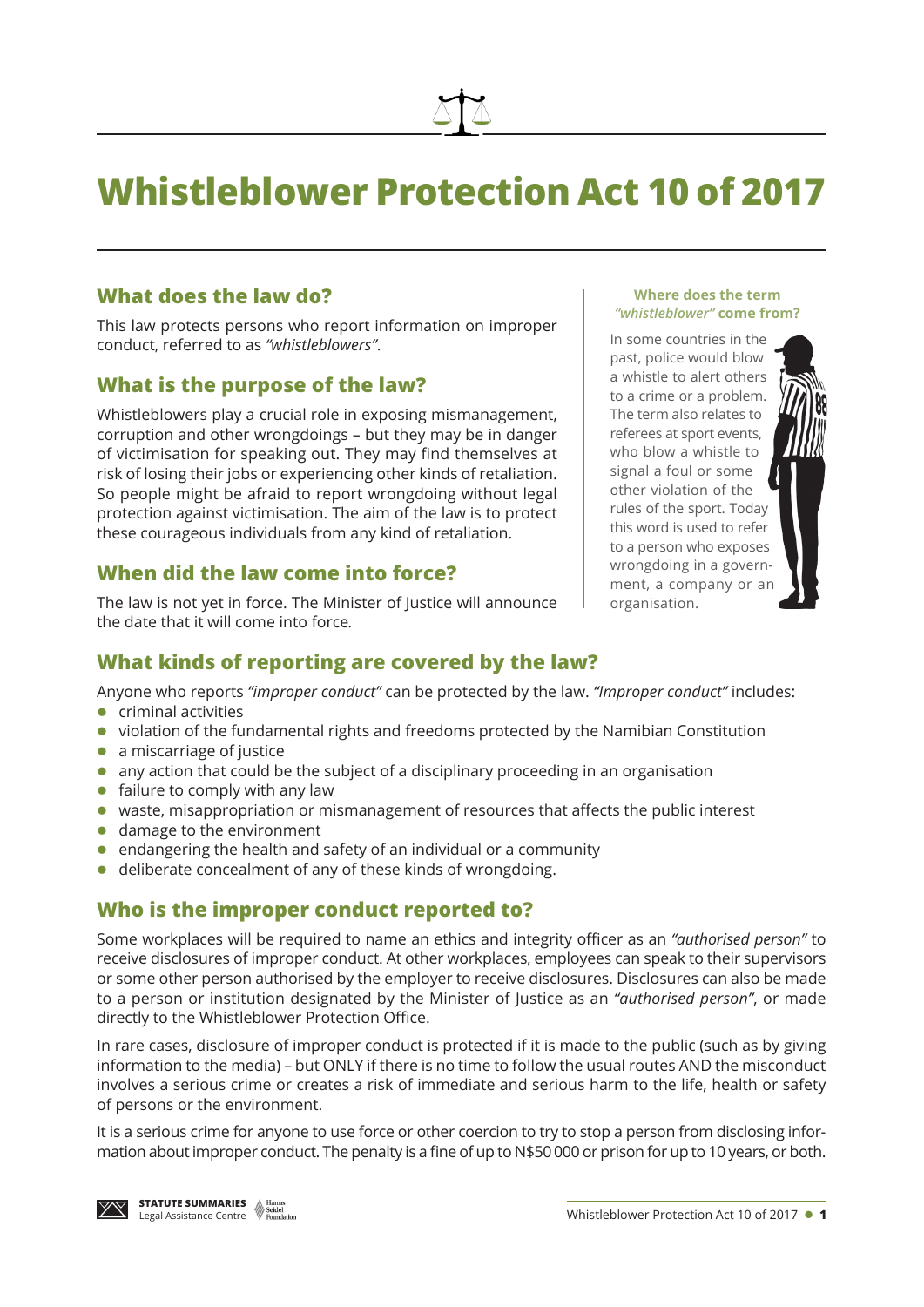# **Do all disclosures lead to protection for the whistleblower?**

No. A whistleblower is protected against victimisation ONLY IF disclosure was made to a proper authority in good faith, and ONLY IF the whistleblower had reasonable grounds for believing that the information was true.

Also, there is NO protection for whistleblowers if –

- $\bullet$  they are continuing to participate in the improper conduct themselves
- $\bullet$  they knowingly made a false statement in their disclosure
- $\bullet$  their disclosure was not serious or was made just to annoy
- $\bullet$  their main motive for the disclosure was to avoid being disciplined or dismissed
- $\bullet$  making the disclosure constitutes a crime on the part of the whistleblower.

Protection that was initially provided to a whistleblower can be taken away if any of these issues come to light later on.

**False reports** 

Parliament included penalties for false reports because of fears that people may maliciously make false reports about prominent individuals just to damage their reputations. A whistleblower who intentionally gives a false report will not receive any protection under the law. It is also a crime for a whistleblower to knowingly make a false report. The penalty is a fine of up to N\$30 000 or prison for up to 10 years, or both.

Anonymous disclosures will be assessed and considered, but whistleblowers can be protected only after they have identified themselves.

# **What is the procedure for reporting improper conduct?**

A disclosure can be made orally or in writing. The person who receives the disclosure must record the information along with the time and place that it was made, and give the whistleblower a written acknowledgement that the disclosure has been received.

In the case of a disclosure by an employee about a fellow employee or the employer, the authorised person will normally investigate and compile a report

for the employer's chief executive officer (CEO), with either a recommendation for corrective action or a finding that the disclosure did not actually expose improper conduct. The CEO will then –

 $\bullet$  take the recommended action

Ł

- $\bullet$  provide reasons for disagreeing with the conclusions and recommendations of the authorised officer or
- $\bullet$  dismiss the matter.

The CEO must notify the whistleblower in writing of his or her decision and make a report to the Commissioner of Whistleblower Protection.

The **Commissioner of Whistleblower Protection** must have a legal qualification. The President appoints the Commissioner for a term of five years from nominations made by the Magistrates Commission and approved by the National Assembly.

In the case of a disclosure that does not involve an employment situation, the process works in much the same way – but the communication about the initial investigation will go straight from the authorised person to the Commissioner of Whistleblower Protection, who will assign a staff member to look into the matter and report back on it.

Whenever the Commissioner receives a report about a disclosure through any of these routes, the Commissioner must decide whether the person who made the disclosure is actually a whistleblower who is entitled to protection under the law. The Commissioner must notify the whistleblower of the decision on protection. Whistleblowers who are not satisfied with the Commissioner's decision on their entitlement to protection can appeal to the Whistleblower Protection Review Tribunal.

The **Whistleblower Protection Review Tribunal** consists of a magistrate or a judge assisted by two other persons with appropriate expertise. They are appointed by the President on the recommendation of the Minister of Justice for five-year terms. The Tribunal convenes only when it is needed.

Depending on the issue involved, the matter might be referred to an investigation agency, such as the Ombudsman, the Anti-Corruption Commission, the Namibian Police, the Namibian Central Intelligence Service or the Namibian Correctional Service.

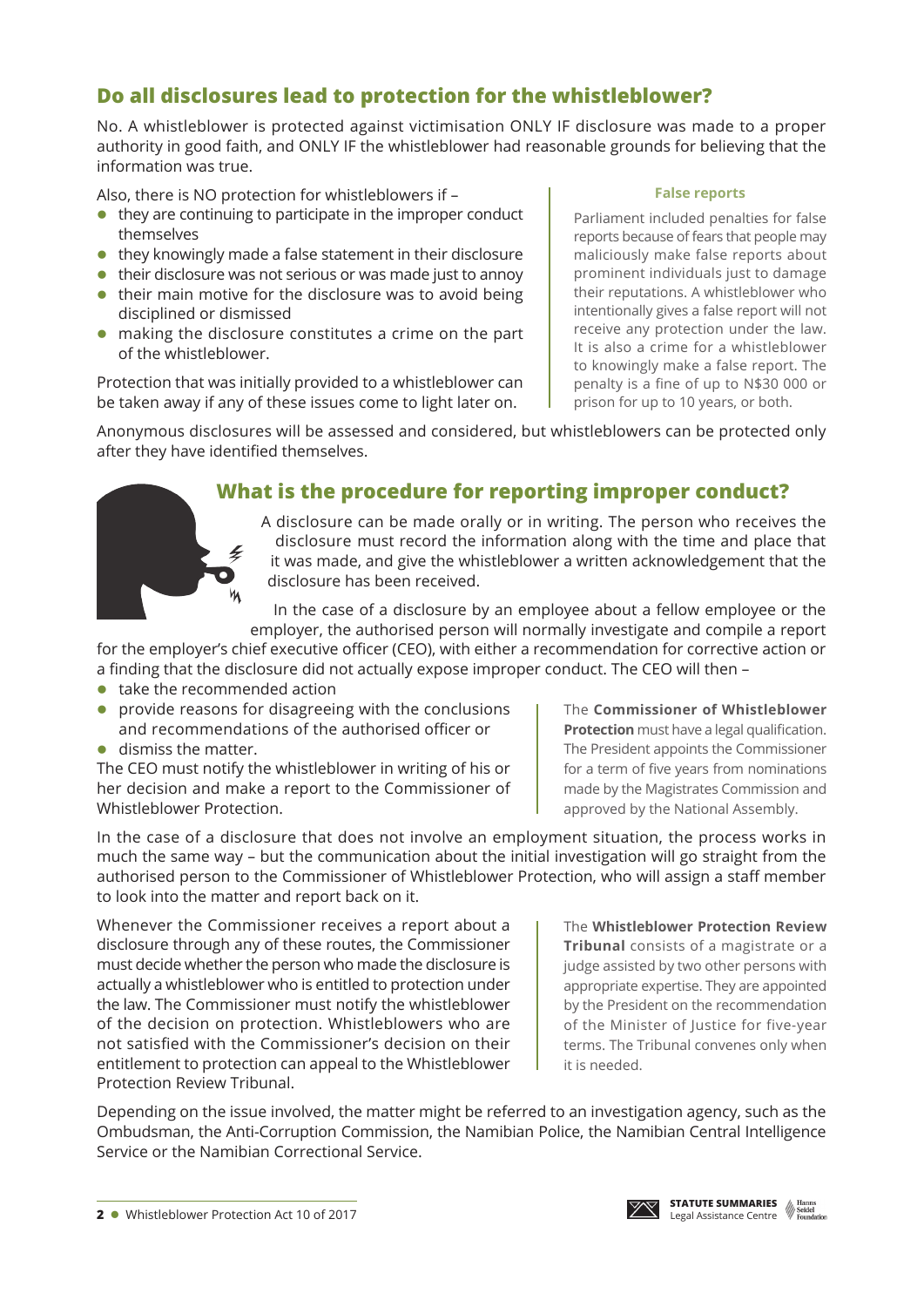# **What kind of protection does the law give to whistleblowers?**

The law protects whistleblowers (and persons related to them or associated with them) from *"detrimental action"* such as intimidation, harassment, harm to persons or property, or negative employment consequences. Retaliation in the employment context might take many forms, including dismissal, suspension, demotion, transfer, changed working conditions or other negative treatment.



A whistleblower who experiences any detrimental action can make a complaint to the Commissioner. The Commissioner will get a staff member to investigate if necessary, and then either dismiss the complaint or refer it to the Whistleblower Protection Review Tribunal to decide on a remedy. The Tribunal might award damages or compensation, or get a court order against the person taking the detrimental action. It also has the power to correct any negative employment consequences, by ordering reinstatement or back pay, reversing or ordering a transfer, or taking other appropriate measures. In addition, it can order an employer to take disciplinary action against the person responsible for the retaliation against the whistleblower.

It is a crime to take detrimental action against whistleblowers or persons connected with them. The penalty is N\$50 000 or prison for up to 15 years, or both. As another form of protection, whistleblowers cannot be subjected to civil or criminal action for making disclosures that they believed to be true. For example, the whistleblower cannot be sued for defamation for a good faith disclosure.

It is essential that the identity of whistleblowers is kept confidential, along with other personal information about them and persons connected to them. This includes their address, their occupation and any other information that could put them at risk if revealed. It is a crime for anyone to reveal confidential information about the whistleblower.

#### **How does the law encourage whistleblowing?**

The law provides for the possibility of rewards whenever a disclosure leads to arrest and prosecution, or a percentage of money or property that is recovered as a result of the whistleblower's information.

The provisions of the law on whistleblowing override any contracts or conditions of employment that require secrecy – but they do NOT override any law that The law establishes a **Whistleblower Protection Advisory Committee** to advise the Minister on high-level policy matters relating to whistleblower protection. The Committee members are –

- **o** the Executive Director of the Ministry of Justice
- **o** the Executive Director of the Office of the Prime Minister
- **o** the Ombudsman
- **o** the Director-General of the Anti-Corruption Commission
- **o** the Inspector-General of Police
- **o** the Director of the Namibia Central Intelligence Service
- **o** the Environmental Commissioner
- **o** a person nominated to represent employers' organisations
- **•** a person nominated to represent trade unions.

restricts the disclosure of information in the interests of national security, national defence, crime prevention or detection, the administration of justice or the sovereignty and integrity of Namibia.

# **Criticism**

The ACTION Coalition in Namibia (a group of NGOs) has criticised the provision that makes it a crime for whistleblowers to knowingly report false information. They say that fears about possible criminal sanctions might discourage genuine whistleblowers who are already placing themselves at risk by coming forward with information. False reports will not qualify whistleblowers for any protection under the law, meaning that they might face dismissal or disciplinary action at their workplace or a lawsuit for defamation. This might be sufficient to discourage false reports, without criminal penalties.<sup>1</sup>

Another concern cited by the ACTION Coalition is the need to strengthen the independence of the offices and bodies created by the law. For example, they recommend that candidates for the Commissioner for Whistleblower Protection should be interviewed and recommended for appointment by an

<sup>1</sup> Media Release, ["MPs urged to refer Whistleblower Protection Bill to Standing Committee](https://action-namibia.org/mps-urged-refer-whistleblower-protection-bill-standing-committee/)", ACTION Coalition Namibia, 7 March 2017